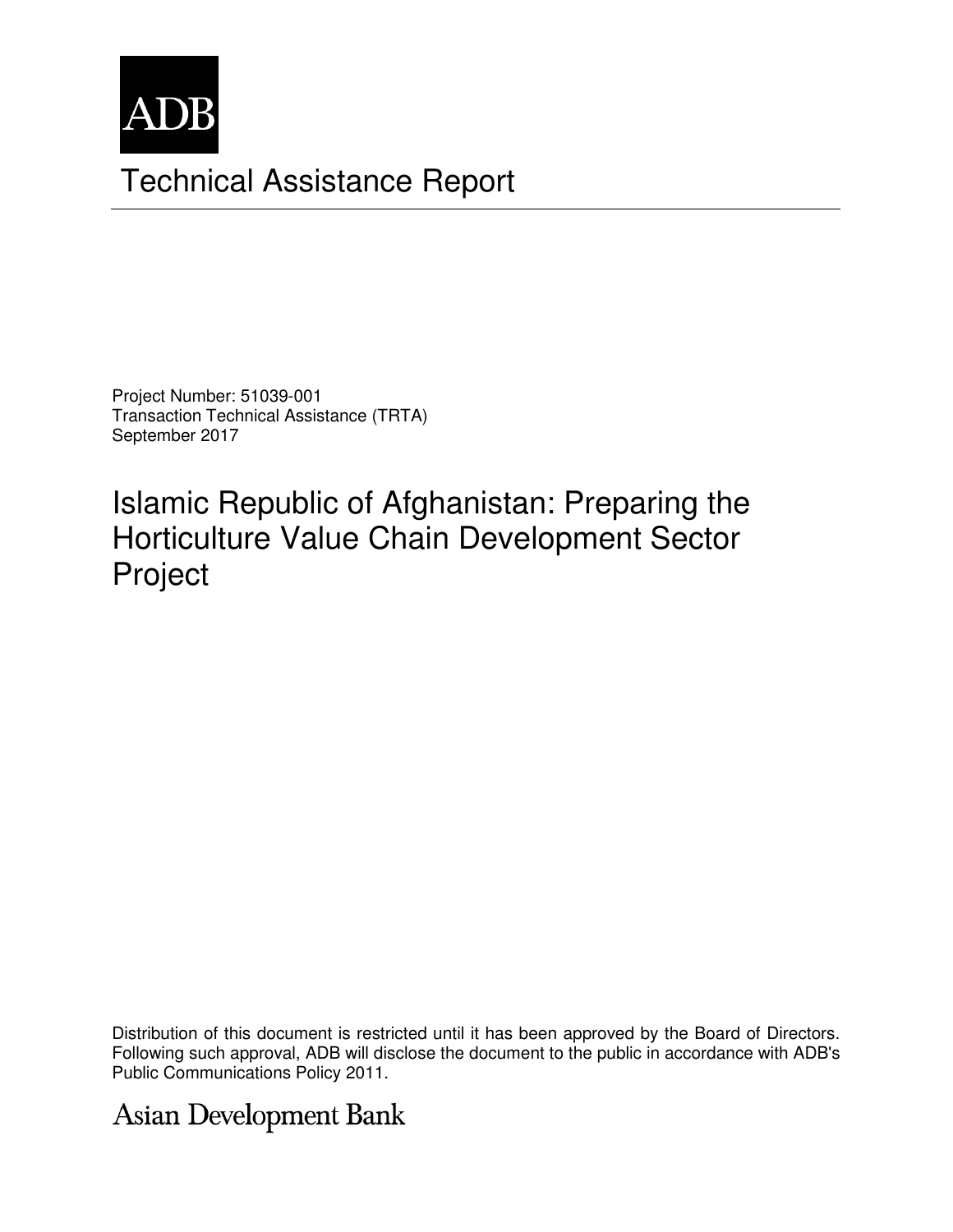### **CURRENCY EQUIVALENTS**

(as of 30 August 2017)

| Currency unit | $\overline{\phantom{0}}$ | Afghani (AF) |
|---------------|--------------------------|--------------|
| AF1.00        | $=$                      | \$0.0146     |
| \$1.00        | $=$                      | AF68.4755    |

#### **ABBREVIATIONS**

| <b>ADB</b>  |                          | Asian Development Bank                             |
|-------------|--------------------------|----------------------------------------------------|
| <b>ADF</b>  | $\overline{\phantom{0}}$ | Asian Development Fund                             |
| <b>EARF</b> |                          | environmental assessment and review framework      |
| <b>IEE</b>  |                          | initial environmental examination                  |
| <b>IFS</b>  |                          | investment feasibility study                       |
| <b>MAIL</b> | $-$                      | Ministry of Agriculture, Irrigation, and Livestock |
| <b>MOF</b>  |                          | Ministry of Finance                                |
| <b>PPP</b>  |                          | public-private partnership                         |
| <b>TA</b>   |                          | technical assistance                               |
| <b>TASF</b> |                          | <b>Technical Assistance Special Fund</b>           |

#### **NOTE**

In this report, "\$" refers to US dollars

| <b>Vice-President</b><br><b>Director General</b><br><b>Director</b> | W. Zhang, Operations 1<br>S. O'Sullivan, Central and West Asia Department (CWRD)<br>A. Siddig, Environment, Natural Resources, and Agriculture Division,<br><b>CWRD</b>                                                                                                                                                                                                                                                                                                                                                                                                                                                                                          |
|---------------------------------------------------------------------|------------------------------------------------------------------------------------------------------------------------------------------------------------------------------------------------------------------------------------------------------------------------------------------------------------------------------------------------------------------------------------------------------------------------------------------------------------------------------------------------------------------------------------------------------------------------------------------------------------------------------------------------------------------|
| <b>Team leader</b><br><b>Team members</b>                           | B. Giap, Senior Natural Resources and Agriculture Economist, CWRD<br>E. Abangan, Associate Project Analyst, CWRD<br>M. Ayubi, Senior Project Officer (Natural Resources and Agriculture), CWRD<br>C. Cabrales-Chiong, Senior Operations Assistant, CWRD<br>N. Djenchuraev, Senior Environment Specialist, CWRD<br>J. Tiburcio Nicolas, Senior Social Development Specialist (Safeguards),<br><b>CWRD</b><br>D. Pham, Senior Financial Management Specialist, CWRD<br>A. Qadir, Principal Counsel, Office of the General Counsel<br>N. Rive, Climate Change Specialist, CWRD<br>A. Rosero, Social Development Specialist (Gender and Development),<br><b>CWRD</b> |
| Peer reviewer                                                       | P. Ramachandran, Senior Environment Specialist, Southeast Asia<br>Department                                                                                                                                                                                                                                                                                                                                                                                                                                                                                                                                                                                     |

In preparing any country program or strategy, financing any project, or by making any designation of or reference to a particular territory or geographic area in this document, the Asian Development Bank does not intend to make any judgments as to the legal or other status of any territory or area.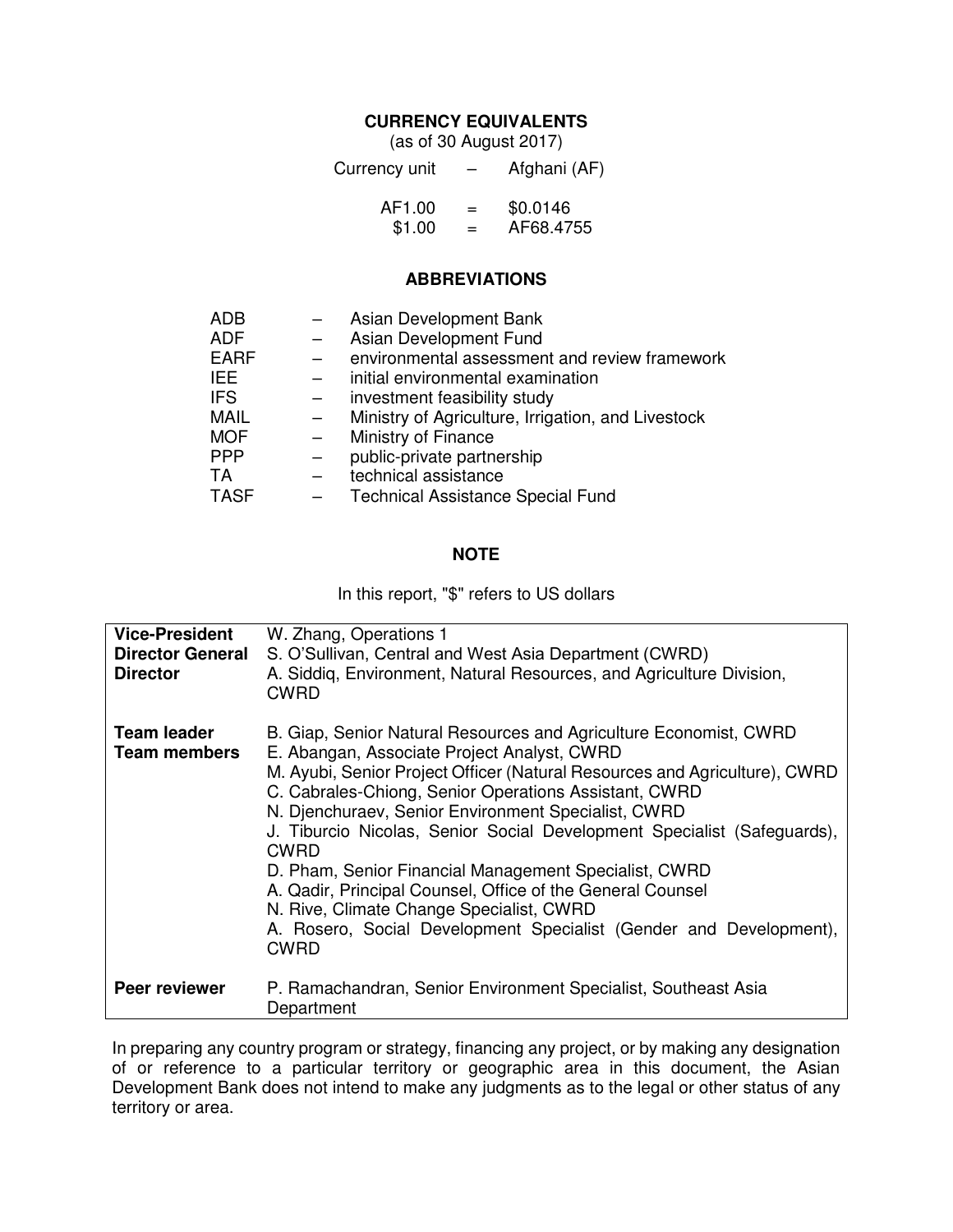# **CONTENTS**

# TRANSACTION TECHNICAL ASSISTANCE AT A GLANCE

|             |                      | THE ENSUING PROJECT                                                                                        |   |
|-------------|----------------------|------------------------------------------------------------------------------------------------------------|---|
| II.         |                      | THE TECHNICAL ASSISTANCE                                                                                   |   |
|             | А.<br>В.<br>C.<br>D. | Justification<br><b>Outputs and Activities</b><br>Cost and Financing<br><b>Implementation Arrangements</b> | 2 |
|             | <b>APPENDIXES</b>    |                                                                                                            |   |
| $1_{\cdot}$ |                      | Cost Estimates and Financing Plan                                                                          | 5 |
|             |                      | 2. List of Linked Documents                                                                                | 6 |

# **Page**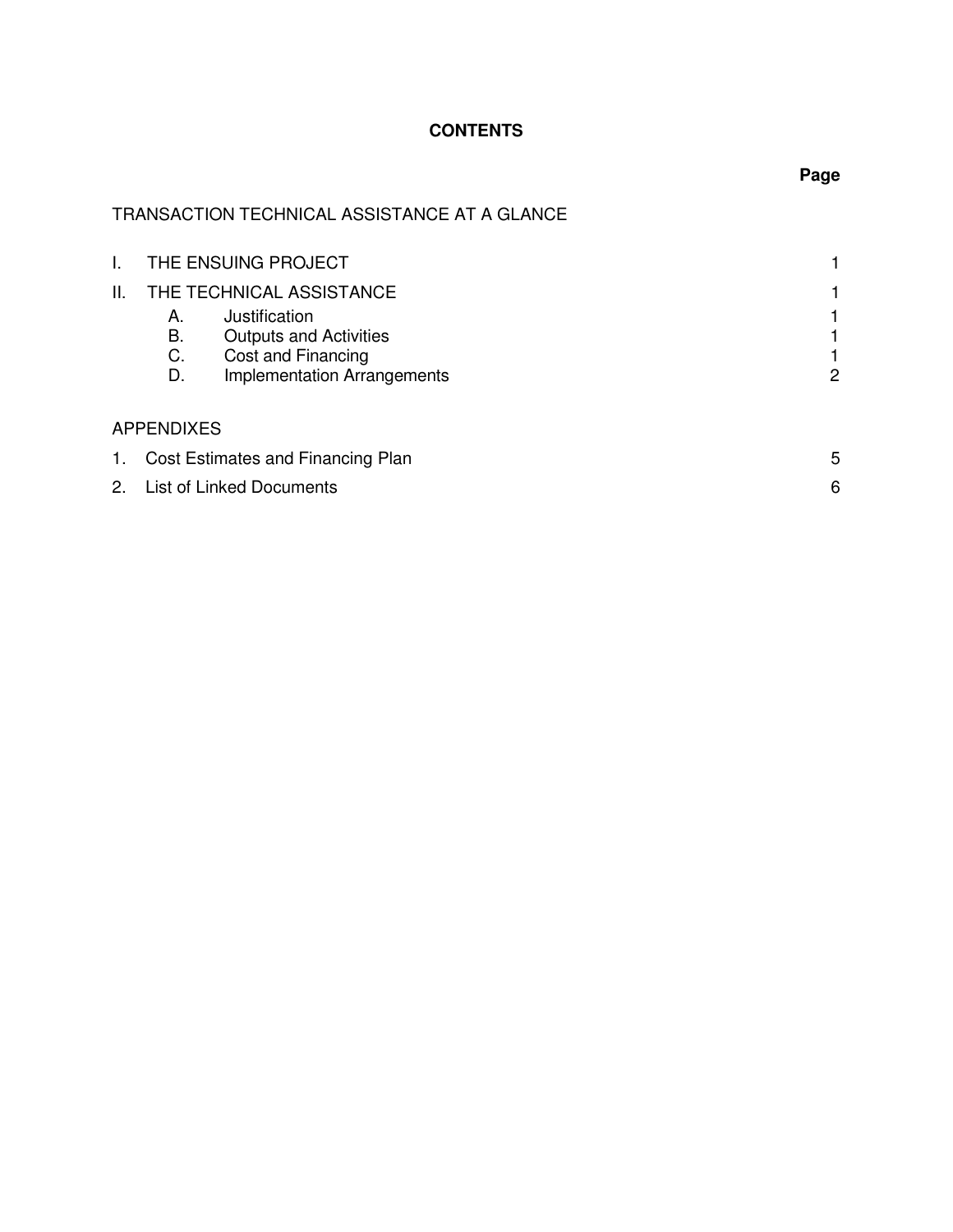#### **1. Basic Data Project Number:** 51039-001 CWRD/CWER **Project Name** Horticulture Value Chain Development **Department** Sector Project **/Division Nature of Activity** Project Preparation **Executing** Ministry of Finance **Agency Modality** Regular **Country Afghanistan, Islamic Republic of 2. Sector Subsector(s) ADB Financing (\$ million)** ◆ Agriculture, natural Agricultural production 0.30 resources and rural development Agro-industry, marketing, and trade 0.30 and trade 0.30 and trade 0.30 and trade 0.30 and trade 0.30 and trade **Total 0.60 3. Strategic Agenda Subcomponents Climate Change Information**  Inclusive economic Pillar 2: Access to economic Climate Change impact on the Low growth (IEG) opportunities, including jobs, made Project more inclusive Environmentally Natural resources conservation sustainable growth (ESG) **4. Drivers of Change Components Gender Equity and Mainstreaming** Knowledge solutions Knowledge sharing activities No gender elements (NGE) ℐ (KNS) Partnerships (PAR) Implementation Private Sector Private sector Promotion of private sector development (PSD) investment **5. Poverty and SDG Targeting Location Impact** Geographic Targeting No Rural **Rural** High Household Targeting No SDG Targeting Yes SDG Goals SDG2, SDG9 **6. Risk Categorization** Low **7. Safeguard Categorization** Safeguard Policy Statement does not apply **8. Financing Modality and Sources Amount (\$ million) ADB 0.60** Transaction technical assistance: Technical Assistance Special Fund 0.60 **Cofinancing 0.00** None 0.00 **Counterpart 0.00**  None 0.00 **Total 0.60**

# **TRANSACTION TECHNICAL ASSISTANCE AT A GLANCE**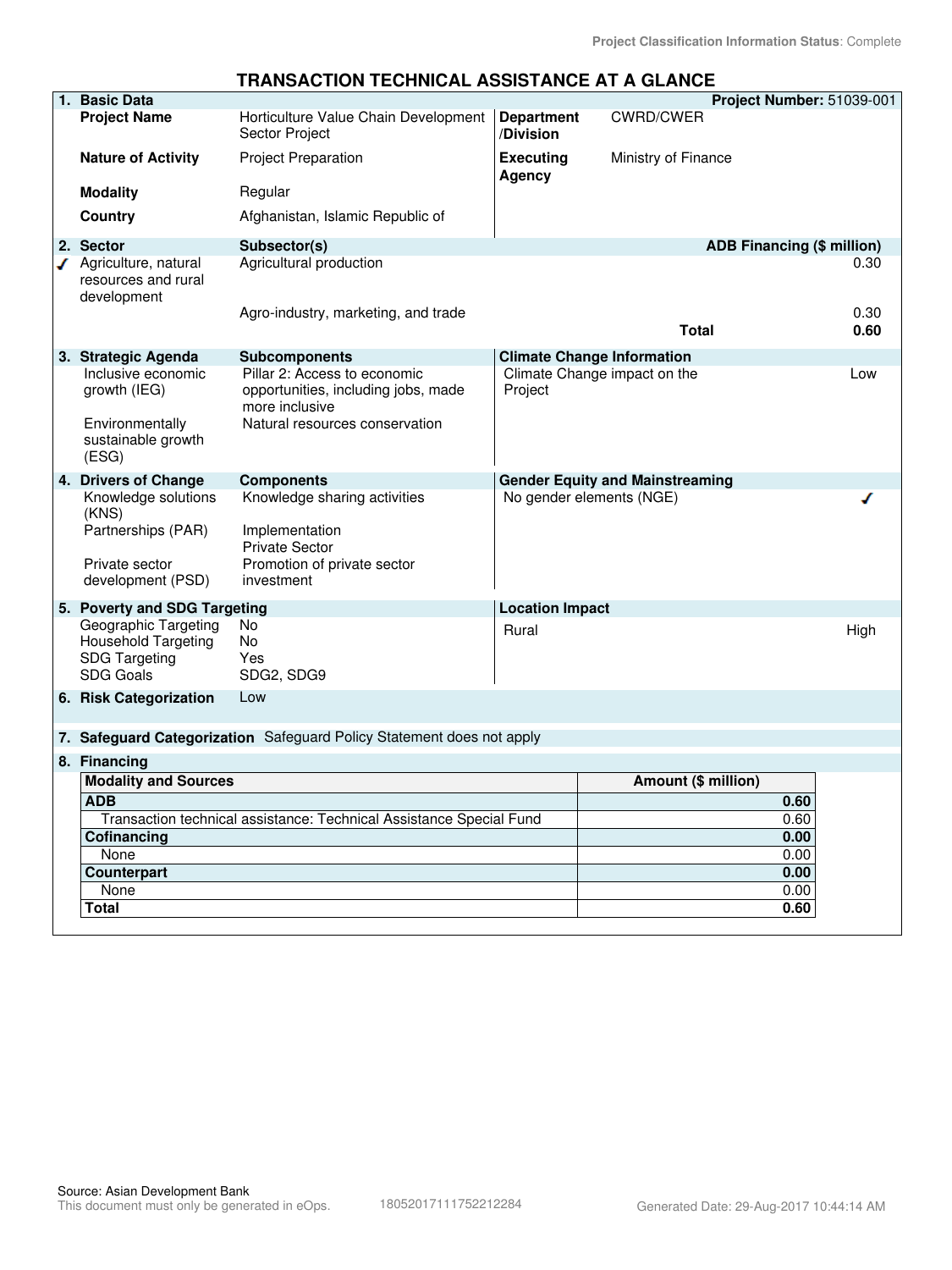# **I. THE ENSUING PROJECT**

1. The proposed Horticulture Value Chain Development Sector Project (the Project) will help enhance the horticulture value chain in key high-value production zones in Afghanistan. Using the sector modality, items eligible for financing under the Project will include, but not limited to, (i) establishment and/or rehabilitation of horticulture processing and packing facilities, (ii) on-farm and community storages for potatoes and onions, (iii) greenhouses with drip fertigation systems, and (iv) intensive orchard development. The Project will also assist the Ministry of Agriculture, Irrigation, and Livestock (MAIL) in preparing and implementing (i) the national marketing and branding strategies; and (ii) strategic crop diversification strategies considering both export promotion and import substitution to increase export of horticulture products to more export destination other than India and Pakistan, and to reduce imports of processed horticulture products.

2. The Project will have two outputs: (i) horticulture value chain infrastructures improved, and (ii) national horticulture marketing and branding strategies established. These outputs will result in the following outcome: production and marketing of horticultural products increased. The Project will be aligned with the following impact: balanced economic growth through agriculture, resulting in stability and economic empowerment of women and men.<sup>1</sup> The Project is estimated to cost \$85 million. ADB will finance \$75 million from its Special Funds resources (Asian Development Fund grant) and the beneficiaries \$10 million. The transaction technical assistance  $(TA)$  and the ensuing loan were included in ADB's country operations business plan, 2017–2019.<sup>2</sup>

# **II. THE TECHNICAL ASSISTANCE**

# **A. Justification**

3. The TA will help the Government of Afghanistan (the Government) to prepare the Project. Particularly, the TA will help with (i) conducting the project investment feasibility study (IFS), and (ii) assisting project processing and implementation startup for the ensuing grant to the Islamic Republic of Afghanistan for the Project.<sup>3</sup>

# **B. Outputs and Activities**

4. The TA has two outputs: (i) Output 1 – the project IFS conducted. The IFS will include the design of the Project and all required due diligence aspects, and (ii) Output 2 – project processing and implementation startup expedited.

# **C. Cost and Financing**

5. The TA is estimated to cost \$0.7 million, of which \$0.6 million will be financed (on a grant basis) by ADB's Technical Assistance Special Fund (TASF–6). The key expenditure items are listed in Appendix 1. The Government will provide counterpart support in the form of office space for TA consultants, counterpart staff, data and information access, facilitation of liaisons with stakeholders, and other in-kind contributions during the feasibility study. The Government was informed that approval of the TA does not commit ADB to finance any ensuing project.

 <sup>1</sup> Government of Afghanistan, Ministry of Agriculture, Irrigation, and Livestock. 2016. National Comprehensive Agriculture Development Priority Program 2016*–*2020. Kabul.

<sup>&</sup>lt;sup>2</sup> ADB. 2016. Country Operations Business Plan: Afghanistan, 2017x2019. Manila.

<sup>&</sup>lt;sup>3</sup> The TA first appeared in the business opportunities section of ADB's website on 18 August 2017.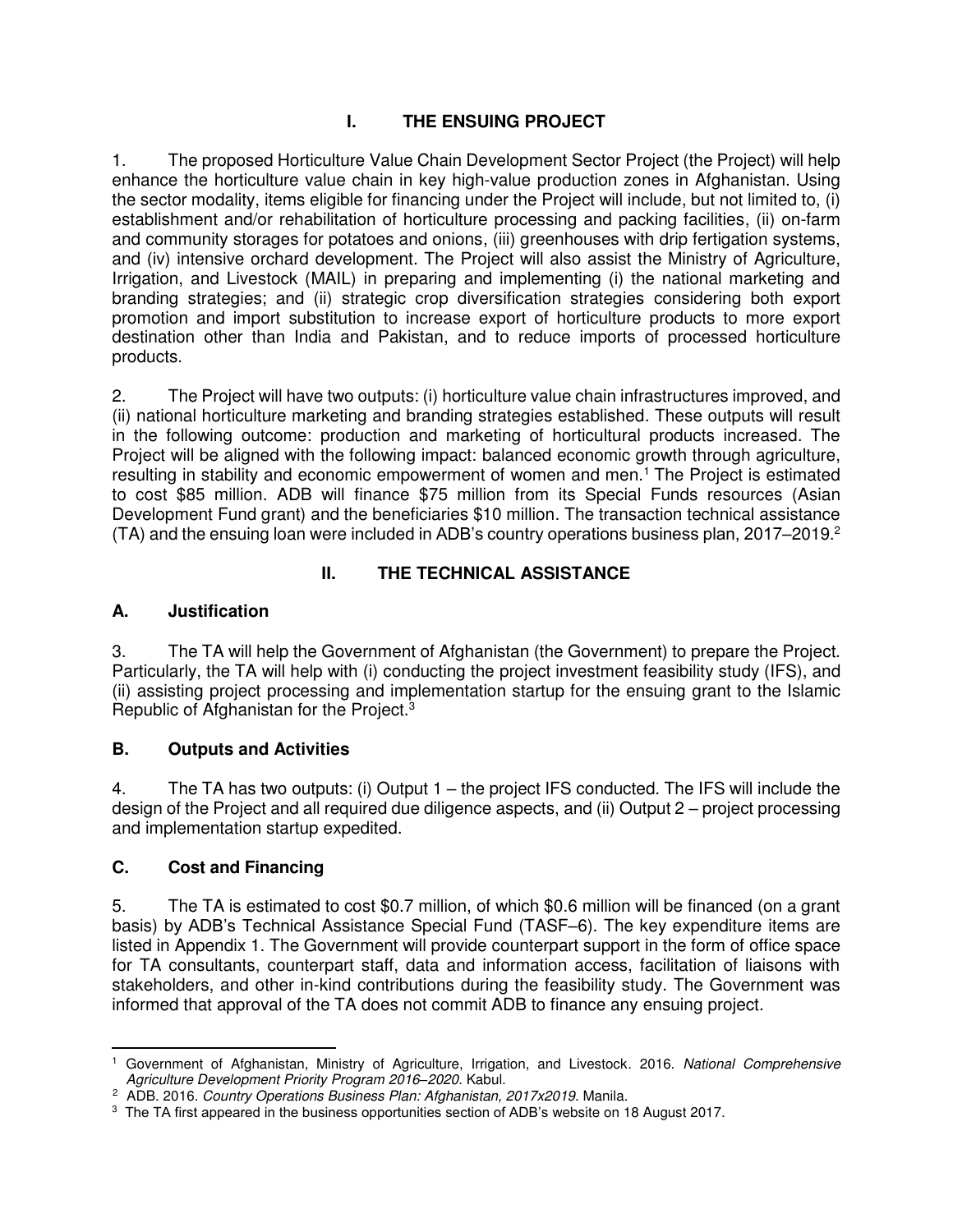#### **D. Implementation Arrangements**

6. ADB will administer the TA. The Ministry of Finance (MOF) will be the executing agency for the TA and MAIL will be the implementing agency. The Environment, Natural Resources, and Agriculture Division (CWER) of ADB's Central and West Asia Department, will act as the focal point and coordinator of consulting inputs and activities. The proposed TA will be implemented over 24 months, from 1 October 2017 to 30 September 2019. The disbursements will be made in accordance with ADB's Technical Assistance Disbursement Handbook (May 2010, as amended from time to time). The implementation schedule is in Table 1.

| <b>Aspects</b>                                               | <b>Arrangements</b>                                                                                                                    |                                                                                                 |           |
|--------------------------------------------------------------|----------------------------------------------------------------------------------------------------------------------------------------|-------------------------------------------------------------------------------------------------|-----------|
| Indicative implementation period                             | 1 October 2017 - 30 September 2019                                                                                                     |                                                                                                 |           |
| Executing agency                                             | Ministry of Finance                                                                                                                    |                                                                                                 |           |
| Implementing agencies                                        | Ministry of Agriculture, Irrigation, and Livestock                                                                                     |                                                                                                 |           |
|                                                              | Environment, Natural Resources, and Agriculture Division of Central and                                                                |                                                                                                 |           |
|                                                              | West Asia Department                                                                                                                   |                                                                                                 |           |
| Consultants                                                  | To be selected and engaged by ADB:                                                                                                     |                                                                                                 |           |
|                                                              | QCBS (90:10; STP)                                                                                                                      | 40 person-months (12<br>international person-<br>months; and 28<br>national person-<br>months). | \$450,000 |
|                                                              | <b>ICS</b>                                                                                                                             | 10 person-months (4)<br>international person-<br>months; and 6 national<br>person-months).      | \$100,000 |
| Procurement                                                  | None                                                                                                                                   |                                                                                                 |           |
| Advance contracting and retroactive<br>financing             | None                                                                                                                                   |                                                                                                 |           |
| <b>Disbursement</b>                                          | The TA resources will be disbursed following ADB's Technical Assistance<br>Disbursement Handbook (2010, as amended from time to time). |                                                                                                 |           |
| Asset turnover or disposal<br>arrangement upon TA completion | None                                                                                                                                   |                                                                                                 |           |

|  |  | <b>Table 1: Implementation Arrangements</b> |
|--|--|---------------------------------------------|
|--|--|---------------------------------------------|

ADB = Asian Development Bank, ICS = individual consultant selection, QCBS = quality- and cost-based selection, STP  $=$  simplified technical proposal, TA  $=$  technical assistance.

Source: Asian Development Bank.

7. **Consulting Services.** The TA will require two packages of consulting services (i) Package 1 – An international consulting firm to conduct the IFS (Output 1) using the quality- and costbased selection (QCBS) method, with 90:10 quality-cost ratio and simplified technical proposals; (ii) Package 2 – Two (2) individual consultants (one international and one national) to assist project processing and implementation startup (Output 2). Package 1 will be lump-sum while Package 2 will be time-based.

8. It is important to note that the consulting inputs for implementation startup in Package 2 will not be mobilized until after the grant negotiation and that these inputs will last until the implementation support consultancy is mobilized. Therefore, it is not appropriate to include these two individual consultants in Package 1. ADB will engage the consulting firm and individual consultants in accordance with ADB Procurement Policy (2017, as amended from time to time) and the associated Project Administration Instructions/TA Staff Instructions.<sup>4</sup> The schedule of consulting services requirement is in Table 2.

 <sup>4</sup> The terms of reference for consultants by consulting service package (accessible from the list of linked documents in Appendix 2).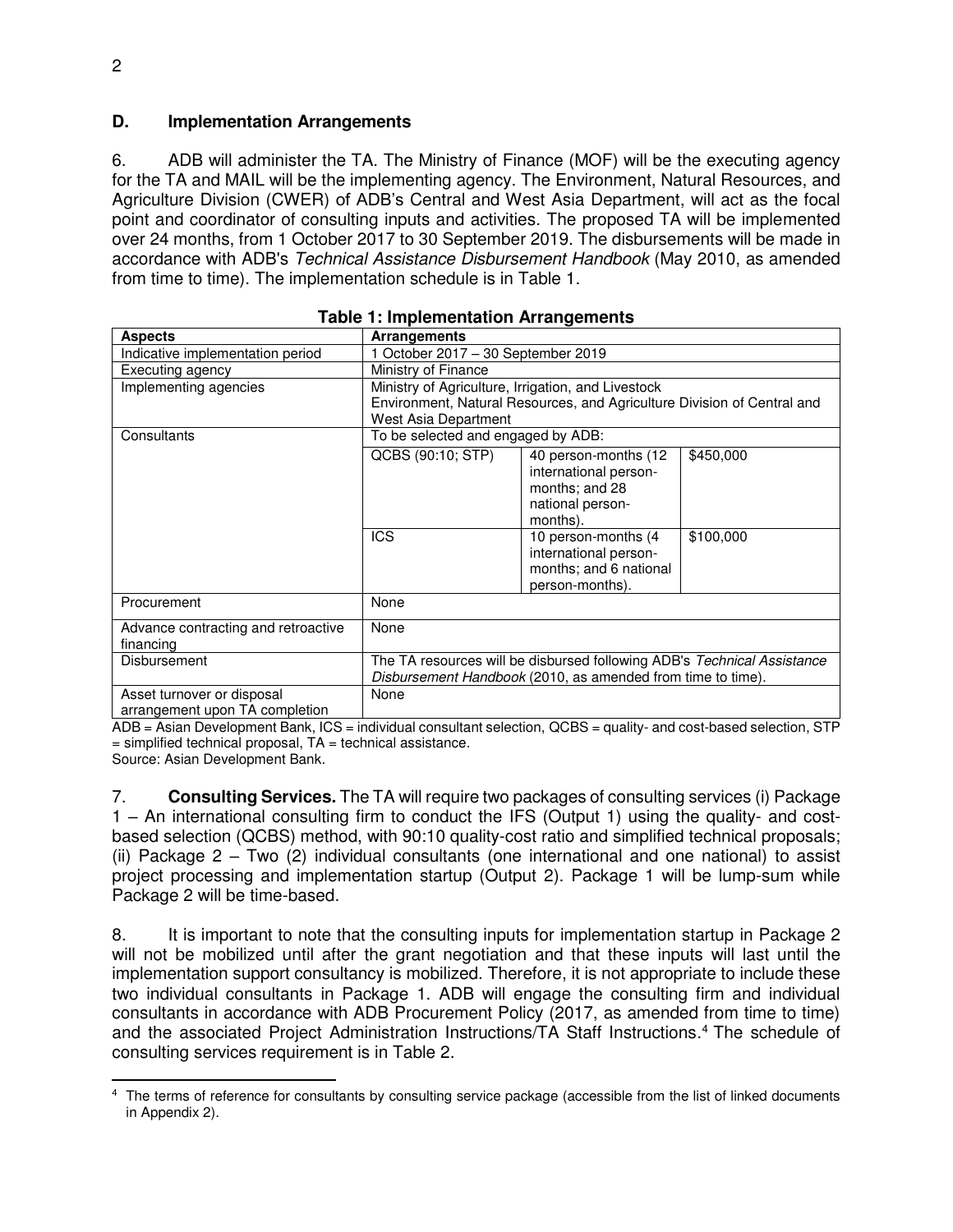| <b>Positions</b>                                                 | International   | <b>National</b> |
|------------------------------------------------------------------|-----------------|-----------------|
|                                                                  | (person-months) | (person-months) |
| 1. Output 1 - The Project Investment Feasibility Study Conducted |                 |                 |
| Team Leader/Agriculture Value Chain Specialist                   | 4.0             | 0.0             |
| Deputy Team Leader/Structural Engineer                           | 0.0             | 4.0             |
| Agronomist/Horticulturist                                        | 1.5             | 4.0             |
| Horticulture Post-Harvest Specialist                             | 1.5             | 3.0             |
| Agricultural Economist and Financial Specialist                  | 1.0             | 3.0             |
| <b>Financial Management Specialist</b>                           | 1.0             | 2.0             |
| <b>Procurement Specialist</b>                                    | 1.0             | 3.0             |
| <b>Environmental Specialist</b>                                  | 1.0             | 3.0             |
| Social Safeguards/Resettlement Specialist                        | 1.0             | 3.0             |
| Social Development and Gender Specialist                         | 0.0             | 3.0             |
| Subtotal 1                                                       | 12.0            | 28.0            |
| 2. Output 2 - Project Processing and Implementation Startup      |                 |                 |
| <b>Expedited</b>                                                 |                 |                 |
| Project Design and Startup Specialist                            | 4.0             | 6.0             |
| <b>Subtotal 2</b>                                                | 4.0             | 6.0             |

**Table 2: Schedule of Consulting Services Requirement** 

Source: Asian Development Bank.

#### **1. Output 1 – The Project Investment Feasibility Study Conducted**

9. **Scope of work.** The IFS shall include, but not limited to, the following aspects: (i) detailed sector assessments covering, among others, sector performance and potentials, market and value chain analysis, demand analysis (from the project and main commodity perspectives), identification of high-value horticulture production zones in target provinces, and lessons learnt from and synergies with past and ongoing government- and donor-funded projects and/or programs; (ii) a set of eligibility criteria for subproject selection and a list of pre-screening candidate investments/subprojects eligible for project financing with indicative budget for each; (iii) an outline of the requirements to establish national horticulture marketing and branding strategies to be financed by the Project; (iv) grant financing and delivery mechanisms for eligible investments/subprojects using the private sector small- and medium-sized enterprises active in horticulture agribusiness as the key conduits; (v) technical designs of at least two (2) representative investments and/or subprojects and associated bills of quantities and other specifications ready for bid invitations; (vi) project sustainability plan; (vii) risk assessment (including business and market risks); (viii) economic and financial analysis; (ix) financial management assessment of the implementing agency; (x) procurement capacity assessment, procurement plan, and work flow from subproject feasibility study to commissioning; (xi) social development and gender analysis; (xii) one (1) resettlement framework to guide the overall project investments and two (2) resettlement plans for representative subprojects (or a due diligence report on land acquisition and resettlement in case there are no resettlement impacts); and (xiii) environmental assessment and review framework to guide the overall project investments and initial environmental examinations for two (2) representative subprojects. It is required that close consultations, discussions, and surveys of potential users and/or stakeholders be conducted to ensure the project scope, design, and implementation arrangements are practical; and the operation is sustainable. ADB will provide the winning firm with the IFS report outline reflecting the scope of work, prior to the contract negotiation. The expected date of service commencement is November or December 2017.

10. **Deliverables**. The firm shall submit the following reports: (i) inception report; (ii) interim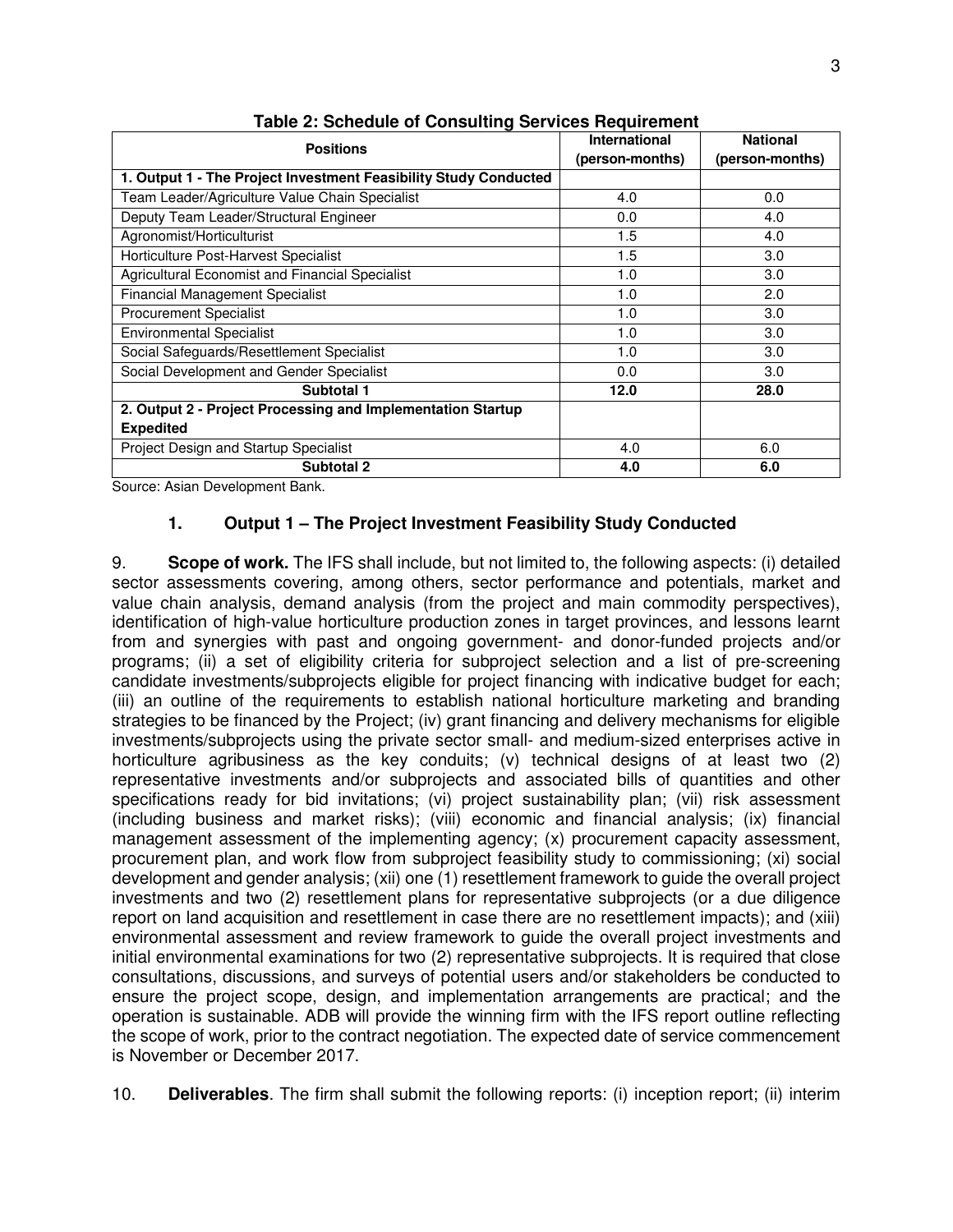IFS report (following the outline of the draft final IFS report) (iii) draft final IFS report; and (iv) final IFS report after incorporating all comments and/or recommendations of ADB and the Government. All the reports shall be in English.

11. **Maximum Budget and Payment Schedule**. The maximum budget for the IFS assignment is \$450,000. The payment schedule is as follows: (i) 15% after signing the contract (mobilization); (ii) 10% upon approval of the inception report; (iii) 15% upon approval of the interim IFS report; (iv) 40% upon approval of the draft final IFS report; and (v) 20% upon approval of the final IFS report.

12. **Consultant's Qualifications**. The minimum requirements for the firm are (i) extensive and proven experience in conducting investment feasibility studies for agriculture (horticulture) sector projects financed by ADB, the World Bank, and the European Union in various countries – recent past and ongoing IFS work experience in Afghanistan relevant to the scope of work is highly preferred; and (ii) at least 12 years of sector work experience for the team leader and 10 years of experience for other key staff in similar agriculture (horticulture) value chain infrastructure development projects relevant to (a) post-harvest processing and packing for horticulture, (b) establishment of both modern and traditional storage facilities, and (c) development of intensive orchards and greenhouses using drip fertigation and modern production technologies. It is preferred that the firm associates with (an)other firm(s) (domestic and/or international) which have recent and solid experience in preparing ADB-financed projects related to agriculture (horticulture) development, and agriculture value chain infrastructure in Afghanistan. The schedule of consulting services requirement is in Table 2 (section 1).

# **2. Output 2 – Project Processing and Implementation Startup Expedited**

13. Two (2) individual project design and startup specialists, one (1) international (4 personmonths) and one (1) national (6 person-months) will be enaged on an intermittent basis to undertake the following: (i) provide implementation startup support, and (ii) address critical technical gaps during the project processing stage. These activities are to ensure that (i) proper ADB Board documents are prepared and technical revisions made during the loan processing, and (ii) disbursement is expedited.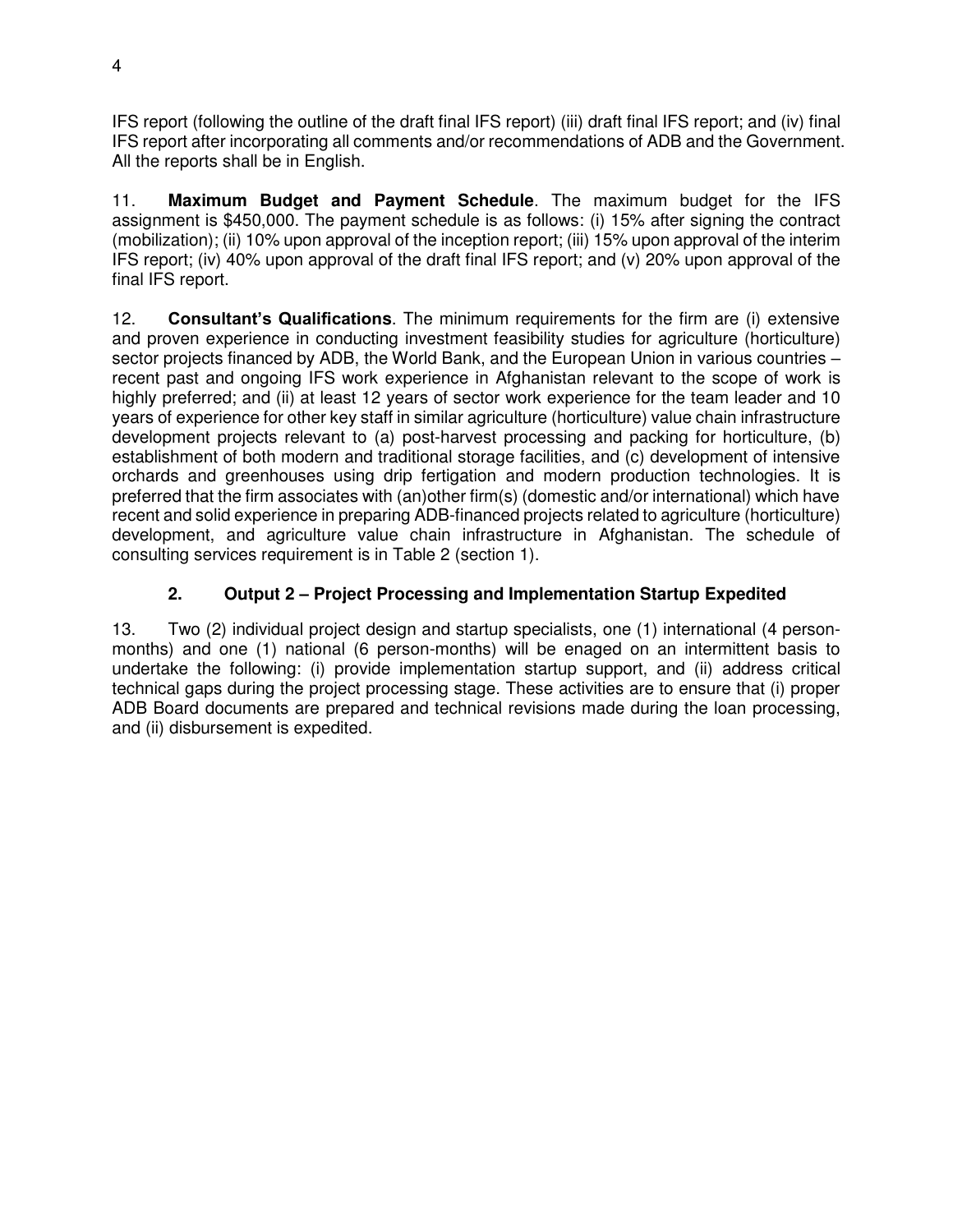| <u>UUU LUIIMAILU ANU LINANUINU LAN</u> |                   |
|----------------------------------------|-------------------|
| (\$'000)                               |                   |
| Item                                   | <b>Total Cost</b> |
| Asian Development Bank <sup>a</sup>    |                   |

#### **COST ESTIMATES AND FINANCING PLAN**

a. Remuneration and per diem i. International consultants 370.0 ii. National consultants 100.0 b. International and local travel 60.0 method is a set of  $\approx$  60.0 method is a set of  $\approx$  60.0 method is a set of  $\approx$  60.0 method is a set of  $\approx$  60.0 method is a set of  $\approx$  60.0 method is a set of  $\approx$  60.0 method is c. Reports and communications 6.0 2. Training, seminars, and conferences<sup>b c</sup> 15.0 3. Miscellaneous administration and support costs<sup>d</sup> 20.0 4. Contingencies 30.0 **Total 600.0**  Note: The TA is estimated to cost \$0.7 million, of which contributions from ADB are presented in the table above. The Government will provide counterpart support in the form of office space for TA consultants,

counterpart staff, data and information access, facilitation of liaisons with stakeholders, and other in-kind contributions during the feasibility study. The value of the government contribution is estimated to account for 14.3% of the total TA cost.

<sup>a</sup> Financed by ADB Technical Assistance Special Fund (TASF–6).

 $^{\rm b}~$  The sum of Items 1 and 2 is \$550,000, which includes (i) \$450,000 to engage an international consulting firm to prepare the project investment feasibility study as outlined in Output 1; and (ii) \$100,000 is for the individual consulting services as outlined in Output 2.

c Including at least two (2) consultation workshops.

<sup>d</sup> Including translation expenses if needed.

1. Consultants<sup>b</sup>

Source: Asian Development Bank estimates.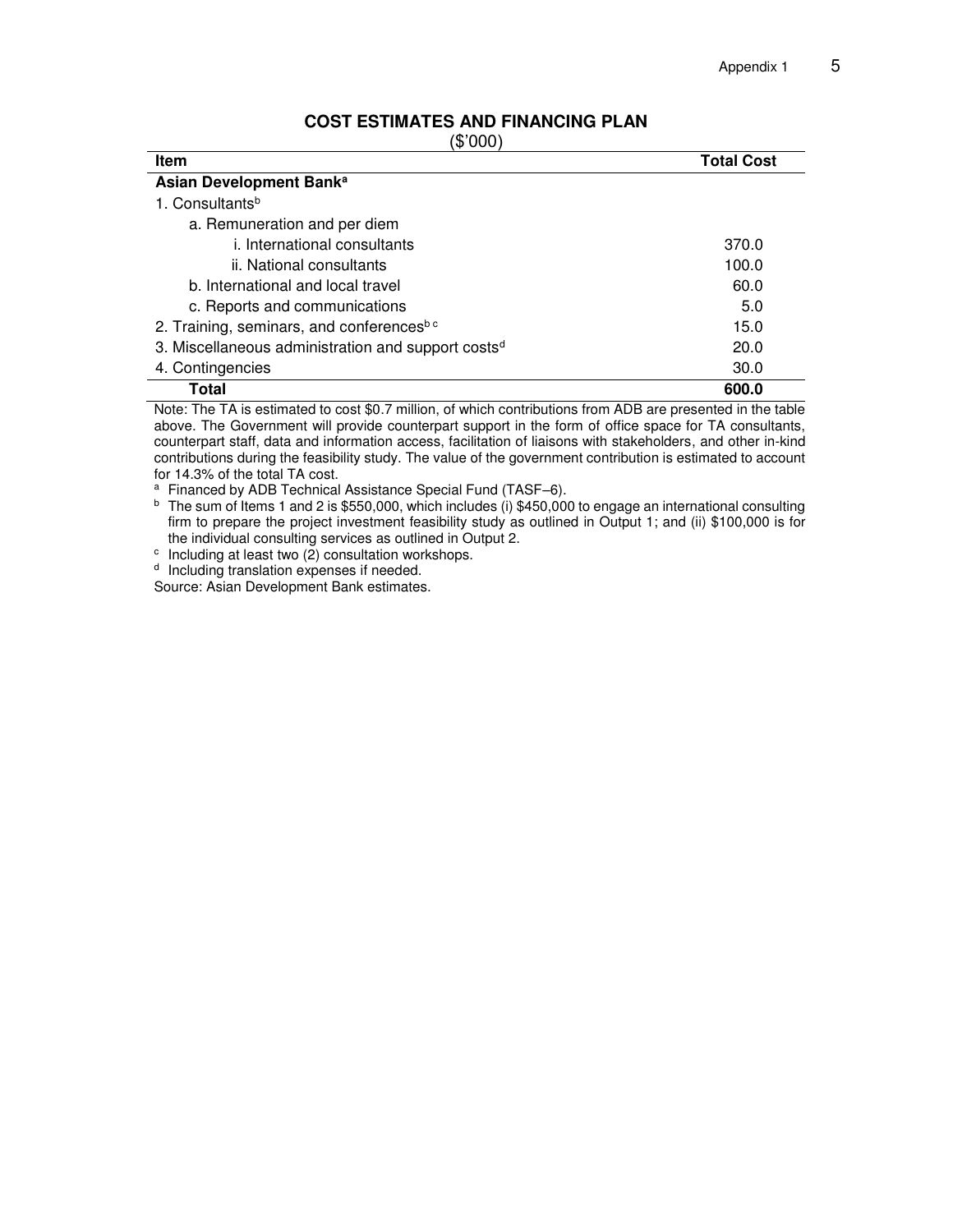# **LIST OF LINKED DOCUMENTS**

<http://www.adb.org/Documents/LinkedDocs/?id=51039-001-TAReport>

1. Terms of Reference for Consultants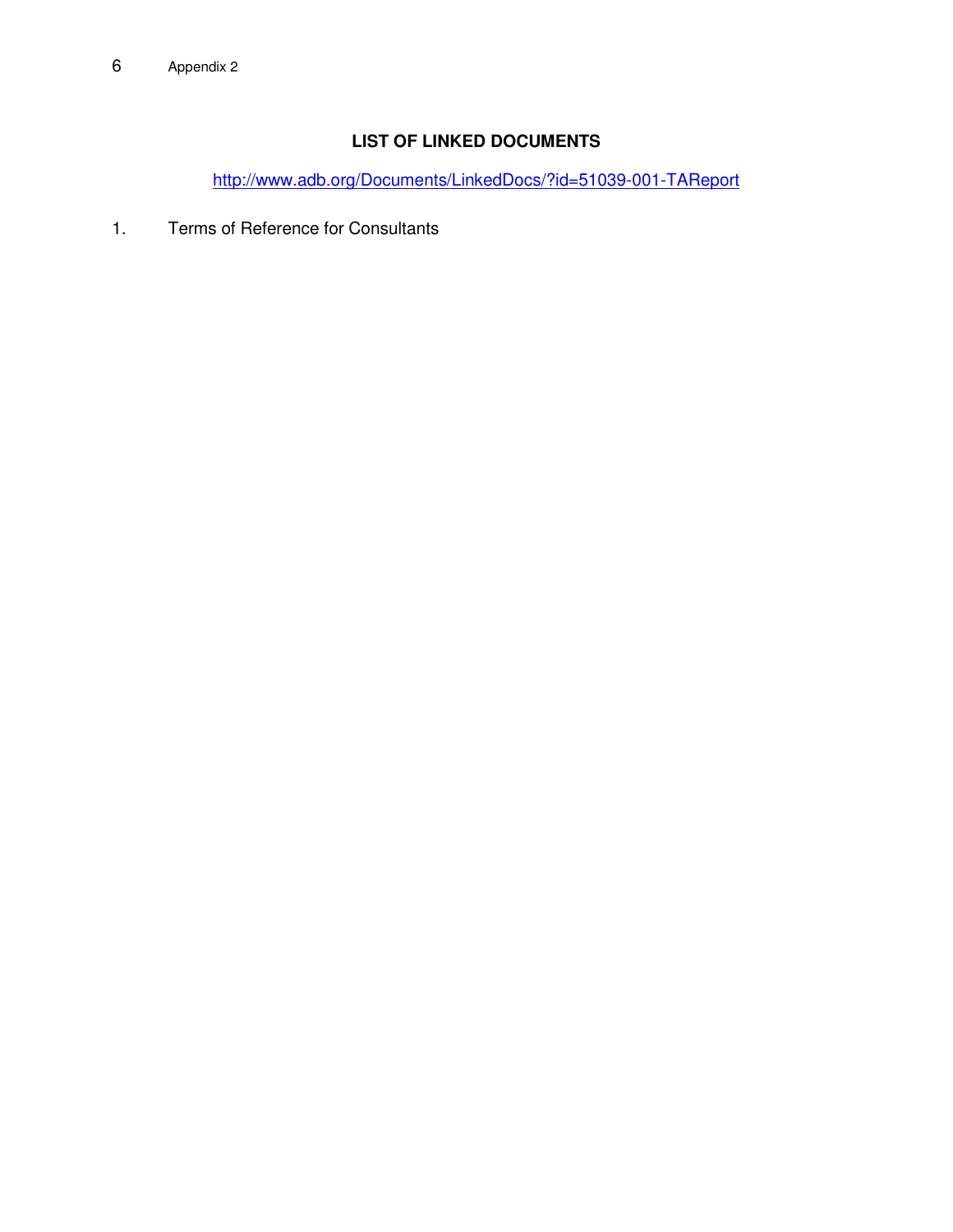#### **TERMS OF REFERENCE FOR CONSULTANTS**

#### **A. Output 1 – The Project Investment Feasibility Study Conducted**

1. **Scope of work.** An international consulting firm will be engaged to conduct the project investment feasibility study (IFS) using quality- and cost-based selection (QCBS) method with 90:10 quality-cost ratio and simplified technical proposals. The contract with the firm will be lumpsum. The IFS shall include, but not limited to, the following aspects: (i) detailed sector assessments covering, among others, sector performance and potentials, market and value chain analysis, demand analysis (from the project and main commodity perspectives), identification of high-value horticulture production zones in target provinces, and lessons learnt from and synergies with past and ongoing government- and donor-funded projects and/or programs; (ii) a set of eligibility criteria for subproject selection and a list of pre-screening candidate investments and/or subprojects eligible for project financing with indicative budget for each; (iii) an outline of the requirements to establish national horticulture marketing and branding strategies to be financed by the Project; (iv) grant financing and delivery mechanisms for eligible investments and/or subprojects using the private sector small- and medium-sized enterprises active in horticulture agribusiness as the key conduits; (v) technical designs of at least two (2) representative investments and/or subprojects and associated bills of quantities and other specifications ready for bid invitations; (vi) project sustainability plan; (vii) risk assessment (including business and market risks); (viii) economic and financial analysis; (ix) financial management assessment of the implementing agency; (x) procurement capacity assessment, procurement plan, and work flow from subproject feasibility study to commissioning; (xi) social development and gender analysis; (xii) one (1) resettlement framework to guide the overall project investments and two (2) resettlement plans for representative subprojects (or a due diligence report on land acquisition and resettlement in case there are no resettlement impacts); and (xiii) environmental assessment and review framework (EARF) to guide the overall project investments and initial environmental examinations (IEEs) for 2 representative subprojects. It is required that close consultations, discussions, and surveys of potential users and/or stakeholders be conducted to ensure the project scope, design, and implementation arrangements are practical and the operation is sustainable. ADB will provide the winning firm with the IFS report outline reflecting the scope of work, prior to the contract negotiation. The expected date of service commencement is November or December 2017.

2. **Deliverables**. The firm shall submit the following reports: (i) inception report, (ii) interim IFS report (following the outline of the draft final IFS report), (iii) draft final IFS report, and (iv) final IFS report after incorporating all comments and/or recommendations of ADB and the government. All the reports are expected to be in English.

3. **Maximum Budget and Payment Schedule**. The maximum budget for the IFS assignment is \$450,000. The payment schedule is as follows: (i) 15% after signing the contract (mobilization), (ii) 10% upon approval of the inception report, (iii) 15% upon approval of the interim IFS report, (iv) 40% upon approval of the draft final IFS report, and (v) 20% upon approval of the final IFS report.

4. **Consultant's Qualifications**. The minimum requirements for the firm are (i) extensive and proven experience in conducting investment feasibility studies for agriculture (horticulture) sector projects financed by ADB, the World Bank, and the European Union in various countries – recent past and ongoing IFS work experience in Afghanistan relevant to the scope of work is highly preferred; and (ii) at least 12 years of sector work experience for the team leader and 10 years of experience for other key staff in similar agriculture (horticulture) value chain infrastructure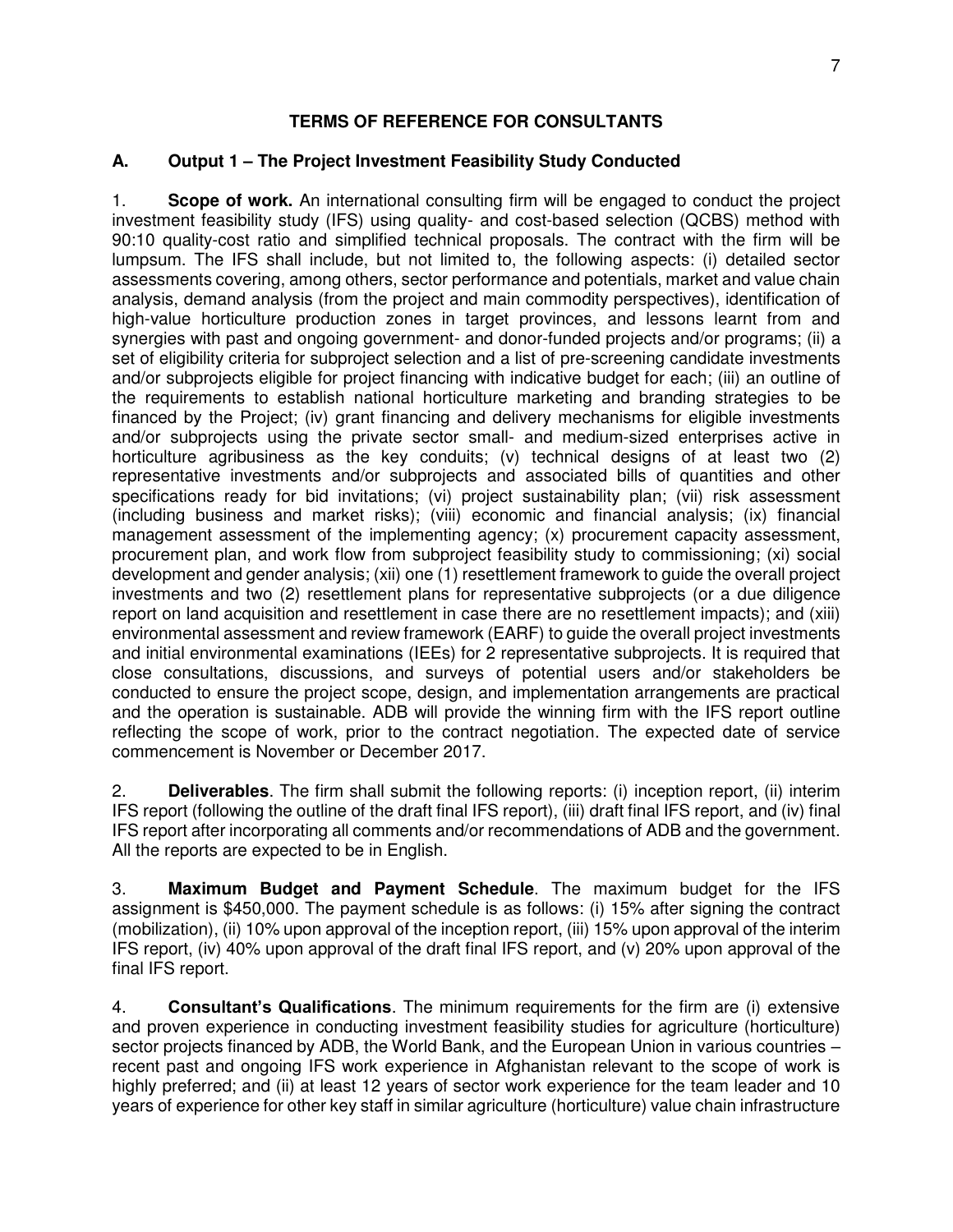development projects relevant to (a) post-harvest processing and packing for horticulture, (b) establishment of both modern and traditional storage facilities, and (c) development of intensive orchards and greenhouses using drip fertigation and modern production technologies. It is preferred that the firm associates with (an)other firm(s) (domestic and/or international) which have recent and solid experience in preparing ADB-financed projects related to agriculture (horticulture) development and agriculture value chain infrastructure in Afghanistan. The schedule of consulting services requirement is in Table 1 (below).

| <b>Positions</b>                                   | <b>International</b><br>(person-months) | <b>National</b><br>(person-months) |
|----------------------------------------------------|-----------------------------------------|------------------------------------|
| Output 1 - The Project Feasibility Study Conducted |                                         |                                    |
| Team Leader/Agriculture Value Chain Specialist     | 4.0                                     | 0.0                                |
| Deputy Team Leader/Structural Engineer             | 0.0                                     | 4.0                                |
| Agronomist/Horticulturist                          | 1.5                                     | 4.0                                |
| Horticulture Post-Harvest Specialist               | 1.5                                     | 3.0                                |
| Agricultural Economist and Financial Specialist    | 1.0                                     | 3.0                                |
| <b>Financial Management Specialist</b>             | 1.0                                     | 2.0                                |
| <b>Procurement Specialist</b>                      | 1.0                                     | 3.0                                |
| <b>Environmental Specialist</b>                    | 1.0                                     | 3.0                                |
| Social Safeguards/Resettlement Specialist          | 1.0                                     | 3.0                                |
| Social Development and Gender Specialist           | 0.0                                     | 3.0                                |
| <b>Subtotal</b>                                    | 12.0                                    | 28.0                               |

**Table 1: Schedule of Consulting Services Requirement for Conducting the IFS**

Source: Asian Development Bank.

5. **Team Leader/Agriculture Value Chain Specialist** (international: 4 person-months). The specialist must have at least a Master's Degree in agriculture economics, trade and commerce, business administration, project management, or a related field; with at least 12 years of continuous experience in designing and implementing agriculture value chain development projects. Familiarity with current agricultural trade situation and horticulture value chain of Afghanistan is required. Knowledge of and experience in horticulture value chain development, horticulture export promotion, business development service for private sector firms, and publicprivate partnerships in market infrastructure financing and/or operation are highly preferred. The specialist will be responsible for, but not limited to, the following: (i) leading and coordinating the project design process based on the scope of work; (ii) liaising frequently and working closely with government ministries, agencies, sector research institutes, and other relevant stakeholders including the private sector firms to ensure the proposed project design is practical and has a high likelihood of sustainability; (iii) leading the preparation of the detailed sector assessment as a solid background for the proposed project design; and (iv) preparing the IFS report based on ADB IFS report outline by providing his/her own inputs and consolidating relevant inputs provided by the team.

6. **Deputy Team Leader/Structural Engineer** (national: 4 person-months). The specialist must have at least a Bachelor's Degree in civil engineering, spatial planning, architecture, or a related engineering field with 10 years working experience with detailed design of infrastructure projects. Past and/or ongoing experience in preparing and/or designing ADB-financed projects in the role of national (deputy) team leader is preferred. Knowledge of and experience relevant to setting up processing, packing, and storage facilities for horticulture is an advantage. The specialist must be capable of preparing and processing technical drawings with common graphic design software. The specialist will be responsible for, but not limited to, the following: (i) coordinating with and supporting the team leader in carrying out his tasks related to project design,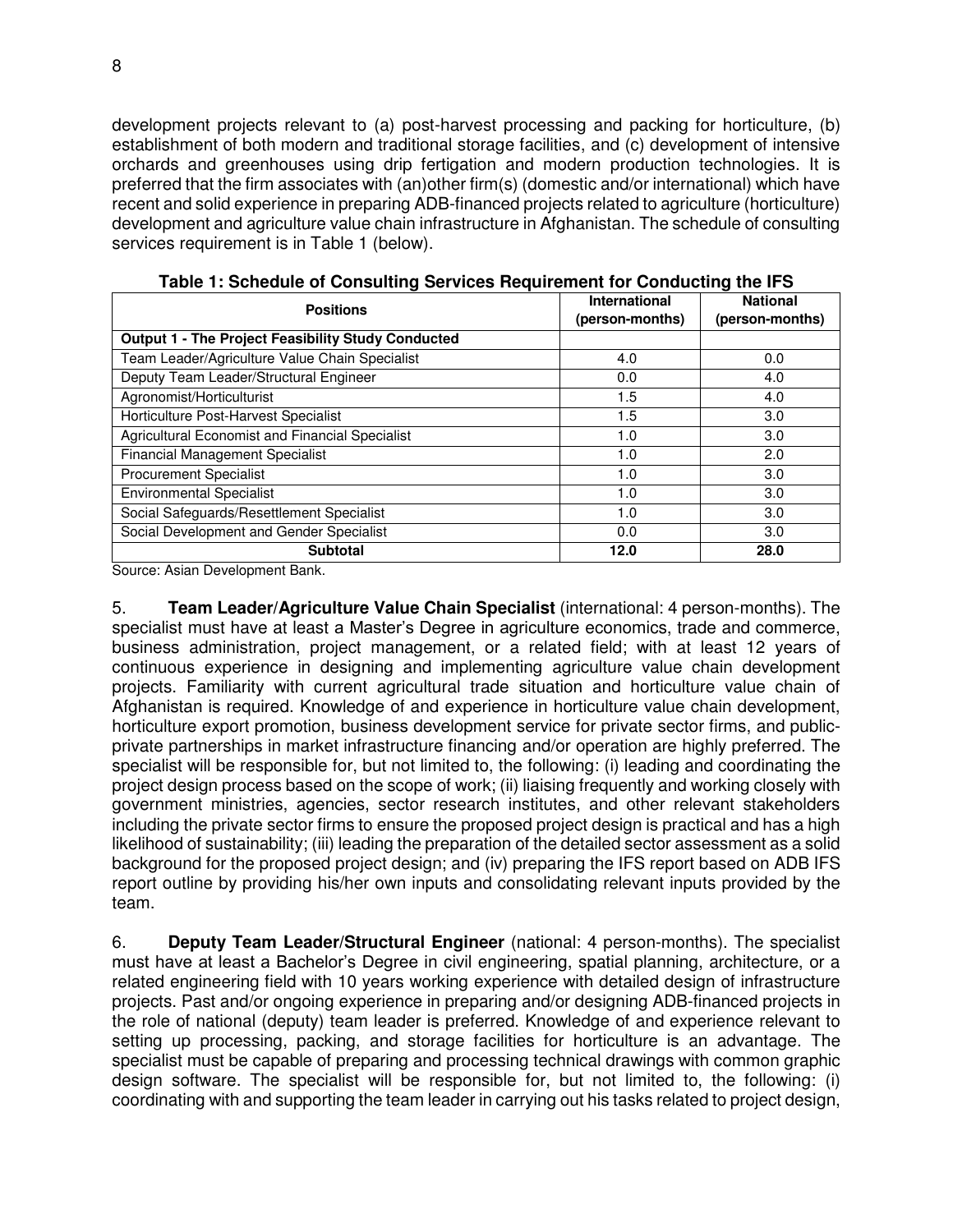liaising with the Government and stakeholders, report writing and compilation in accordance with ADB's requirements; (ii) preparing technical drawings for representative subprojects based on parameters provided by relevant team members; (iii) preparing bills of quantities, interpretation of the technical drawings, and relevant inputs to the feasibility reports and invitations for bid for the two (2) representative subprojects; (iv) archiving, in an organized manner, the technical drawings and associated parameters to serve the purpose of the invitations for bid and implementation of the two (2) representative subprojects; and (v) undertaking other tasks assigned by the team leader.

7. **Agronomist/Horticulturist** (international: 1.5 person-months; national: 4 person-months). The international specialist shall have at least a Master's Degree in agronomy, agricultural engineering, agricultural economics with agronomy major, horticulture, or a related field; with 12 years working experience in agricultural and/or horticultural extension in several countries, including Afghanistan. The national specialist shall have at least a Bachelor's Degree in agronomy, agricultural engineering, agricultural economics, horticulture, or related field. Familiarity with current agricultural practices and horticulture value chain of Afghanistan is highly preferred for both specialists. The specialists will be responsible for, but not limited to, the following: (i) assessing issues and options to enhance on-farm productivity for high value horticulture crops, including establishment of greenhouses and intensive orchards; (ii) elaborating types and specifications of productivity-enhancing investments including greenhouses and intensive orchards, which can be included on the list of candidate investments and/or subprojects; (iii) preparing crop and/or farm budgets including investment cost estimates, operation cost estimates, and projected revenue for representative investments and/or subprojects to be included in the project financing list as inputs into the economic and financial analysis; (iv) preparing investment cost estimates for all potential on-farm investments and/or subprojects as inputs into the project cost estimates; and (v) preparing a concise guide elaborating requirements for extension services and crop and/or farm management in greenhouses and intensive orchards, and terms of references for technical support in key areas of extension and crop and/or farm management.

8. **Horticulture Post-Harvest Specialist** (international: 1.5 person-months; national: 3.0 person-months). The international specialist shall have at least a Master's Degree in agricultural engineering, production control and management, agriculture and/or horticulture trade logistics, or a related field; with 12 years related working experience in several countries. The national specialist shall have at least a Bachelor's Degree in agronomy, agricultural engineering, agricultural economics, horticulture, or a related field. Familiarity with current post-harvest and agriculture trade logistics and horticulture value chain of Afghanistan is highly preferred for both specialists. The specialists will be responsible for, but not limited to, the following: (i) assessing issues and options to enhance post-harvest handling for high-value horticulture crops, which includes improving processing, packing, and storage facilities; (ii) elaborating the financing and implementation arrangements which involves interested private sector small- and medium-sized agribusiness enterprises; (iii) recommending representative investments and/or subprojects for feasibility studies and providing relevant inputs into these studies; (iv) pre-screening other potential investments to be included in the list of candidate investments and/or subprojects; (v) preparing investment cost estimates, operation cost estimates, and projected revenue for representative investments and/or subprojects as inputs into the economic and financial analysis; (vi) preparing investment cost estimates for all potential post-harvest investments and/or subprojects as inputs into the project cost estimates; and (vii) drafting a sustainability plan including roles and responsibilities of each stakeholder, and practical mechanisms for financing, management, and cost recovery; and (vii) preparing terms of references for (a) technical support in post-harvest handling, and (b) establishment of the national horticulture marketing and branding strategies.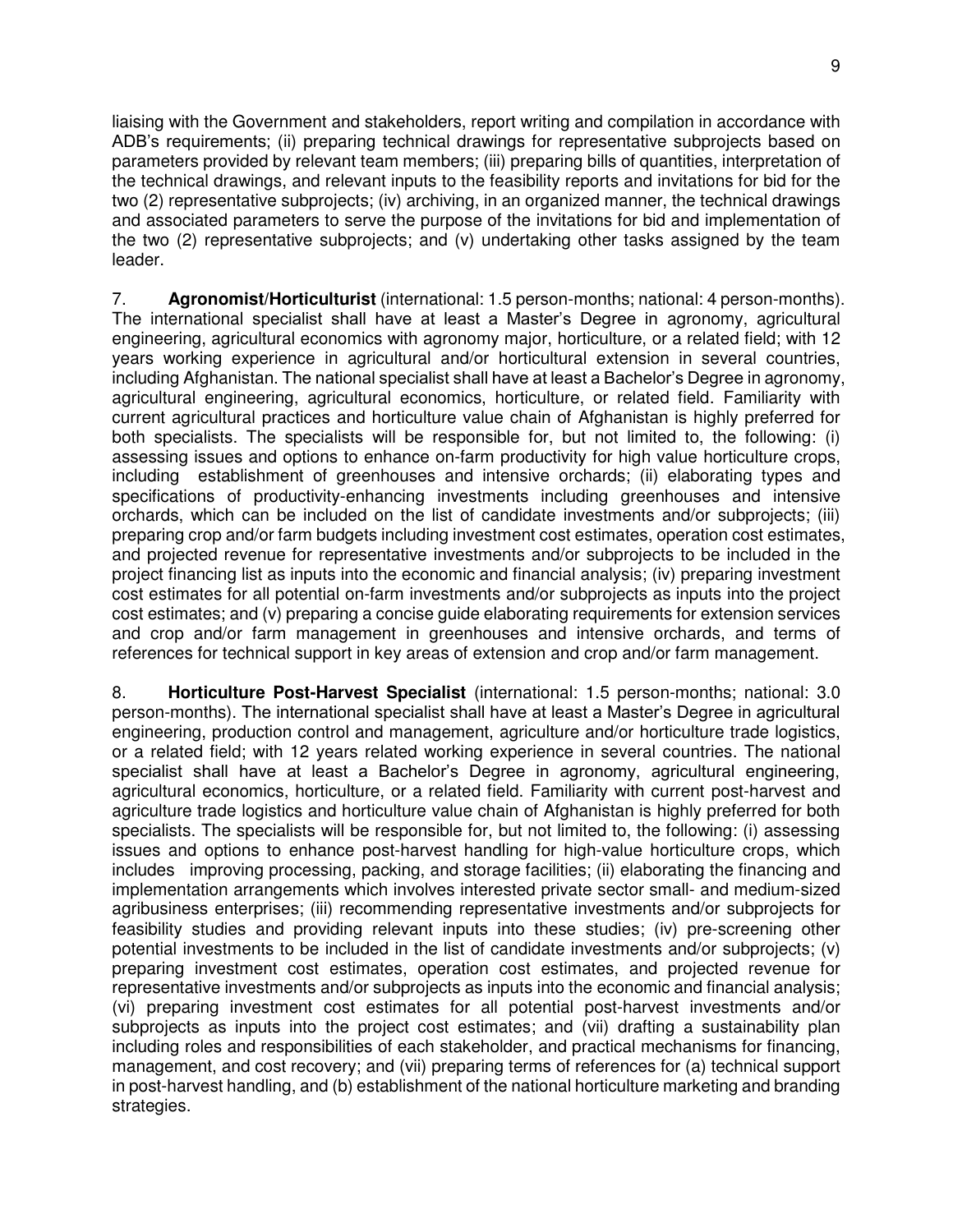9. **Agricultural Economist and Financial Specialist** (international: 1.0 person-month; national: 3.0 person-months). The international specialist shall have at least a Master's Degree in agricultural economics or project finance; with 12 years working experience in preparing economic and financial analyses and/or designing agriculture value chain projects in several countries. The national specialist shall have at least a Bachelor's Degree in economics, project finance, or business administration, with 10 years working experience for agriculture development and/or trade projects. Familiarity with cost estimation software programs and financial and economic modelling is a must for both specialists. The specialists will be responsible for, but not limited to, the following: (i) assisting the team leader in preparing the detailed sector assessment as a solid background for the proposed project design; (ii) preparing the project cost estimates and financing plan based on ADB formats; (iii) preparing the economic and financial analyses for the whole project and two representative subprojects in compliance with ADB's relevant guidelines, particularly addressing at least the following aspects: country context analysis, sector analysis, rationale for public intervention, demand analysis, alternative and/or least cost analysis, costbenefit analysis, financial sustainability analysis, sensitivity and risk analysis, and distribution analysis; and (iv) providing inputs to and working with the procurement specialist in preparing the project procurement plan.

10. **Financial Management Specialist** (international: 1.0 person-month; national: 2.0 personmonths). The specialists shall have at least a Bachelor's Degree in accounting, auditing, finance or economics with experience in financial management and governance regimes, and preferably possess a professional accountancy and/or finance qualification such as a Chartered Accountant, CPA, or equivalent. They will be responsible for the following: (i) conducting financial management assessments of the executing agency and other agencies related to the project financing in terms of financial management, governance, and integrity; (ii) analyzing key risks and recommending related mitigation measures to safeguard risk exposures of the executing agency and other agencies related to the project financing; and (iii) providing inputs into the risk assessment and risk management plan.

11. **Procurement Specialist** (international: 1.0 person-month; national: 3.0 person-months). The international specialist shall have at least a Master's Degree in economics, finance, project procurement, civil engineering, or a relevant field; with 12 years working experience in project management and procurement in developing countries and has prior on-budget project procurement experience in Afghanistan. The national specialist shall have at least a Bachelor's Degree in economics, finance, project procurement, civil engineering, or a relevant field, with 10 years working experience in project management and procurement in Afghanistan. Both specialists are required to be familiar with procurement guidelines and related procedures of ADB and the government. They are responsible for the following: (i) conducting a procurement capacity assessment for the executing agency in accordance with ADB's guidelines; (ii) preparing a brief overview of supply market for the type of goods, works, and services required by the Project; (iii) preparing the project procurement plan in collaboration with the other relevant team members including the agricultural economist and financial specialist; and (iv) providing inputs into the risk assessment and risk management plan; and (v) preparing the draft request for proposal, including the terms of references for the implementation support consultancy package, and draft bid documents for the two (2) representative subprojects.

12. **Environmental Specialist** (international: 1.0 person-month; national: 3.0 person-months). The international specialist shall have at least a Master's Degree in environmental management or environmental engineering, with 12 years working experience in environmental safeguards. Prior environmental due diligence experience in Afghanistan is an advantage. The national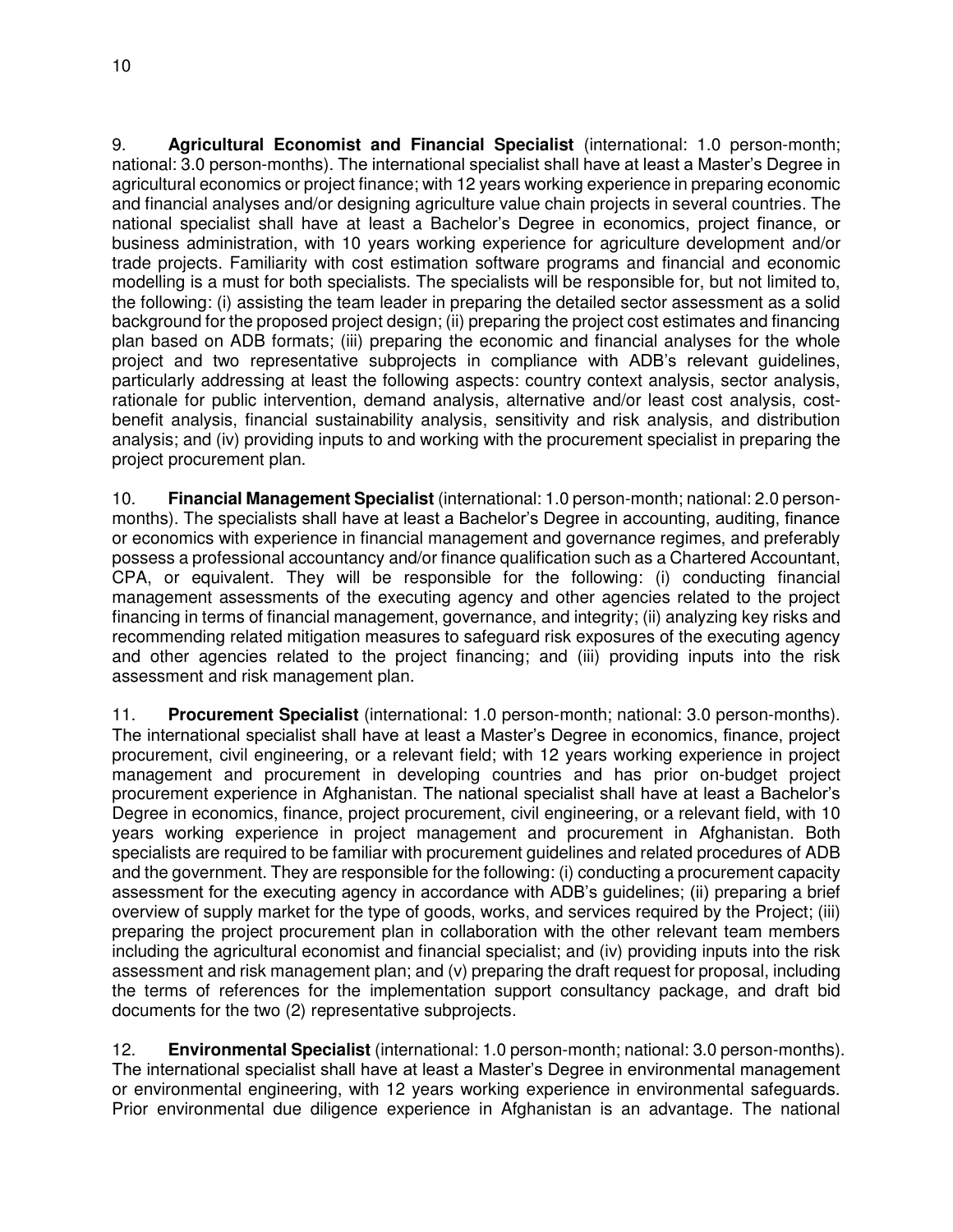specialist shall have at least a Bachelor's Degree in environmental management or environmental engineering, with 10 years working experience as an environmental specialist, preferably in donor-financed projects. Both specialists are required to be familiar with ADB's environmental safeguard policies and procedures. The specialists will be responsible for the following: (i) providing data and information for finalization of environmental categorization and climate change screening; (ii) examining the locations of candidate subprojects, including the two (2) representative subprojects and assessing the environmental sensitivity, and climate change risks to the sites or caused by the project outputs; and (iii) preparing the environmental assessment and review framework (EARF) to guide the overall project investments/subprojects, and two (2) initial environmental examinations (IEEs) reports (one (1) for each representative investment and/or subproject).

13. **Social Safeguards/Resettlement Specialist** (international: 1.0 person-month; national: 3.0 person-months). The international specialist shall have at least a Master's Degree in social sciences, sociology, anthropology, or other disciplines relevant for the assignment; with 12 years working experience in human resettlement and safeguards in developing countries and has recent experience in Afghanistan. The national specialist shall have at least a Bachelor's Degree in social sciences, sociology, anthropology, or other relevant disciplines for the assignment; with 10 years working experience in the field of land administration and human resettlement. Both specialists must be familiar with ADB's safeguards policies and procedures. Following the ADB's Safeguard Policy Statement (2009), the specialists shall be responsible for the following: (i) providing data and information for the two (2) checklists (a) involuntary resettlement categorization, and (b) indigenous peoples impact categorization; (ii) preparing the resettlement framework to guide the overall project investments and/or subprojects; and (iii) for the two representative investments and/or subprojects, preparing (a) a resettlement plan for each representative investment and/or subproject in case there are land acquisition and resettlement impacts; or (b) a due diligence report on land acquisition and resettlement for each of the two (2) representative investments and/or subprojects in case there is no resettlement impact.

14. **Social Development and Gender Specialist** (national: 3 person-months). The specialist shall have at least a Bachelor's Degree in social sciences, sociology, anthropology, or other disciplines relevant for the assignment. (S)he shall have at least 10 years of experience in social development and/or gender development. Familiarity with ADB policies on social safeguards, gender development, and core labor standards is required. Working experience in agriculture and natural resource sector is highly preferred. The specialist will be responsible for the following: (i) conducting a social development and gender assessment – highlighting (a) men and women's roles and tasks; (b) their access to resources, technologies and services, and gender-based inequalities; (c) assessment on core labor standards, particularly on child labor and equal pay for equal work; (d) constraints faced by men and women involved in the horticulture value chain, and (e) recommendations to address these issues through the project's outputs or interventions; (ii) reviewing best practices in supporting women's participation in the agriculture sector in Afghanistan and carrying out field surveys and/or focus group discussions to inform the social development and gender assessment; (iii) collecting and ensuring the collection of sexdisaggregated data; (iv) preparing the project-specific gender action plan for implementation (if feasible), and the summary poverty reduction and social strategy based on ADB's template; and (v) providing inputs into other feasibility study sections in compliance with ADB's social safeguards and gender mainstreaming policies.

## **B. Output 2 – Project Processing and Implementation Startup Expedited**

15. **Project Design and Startup Specialist** (international: 4 person-months, national: 6